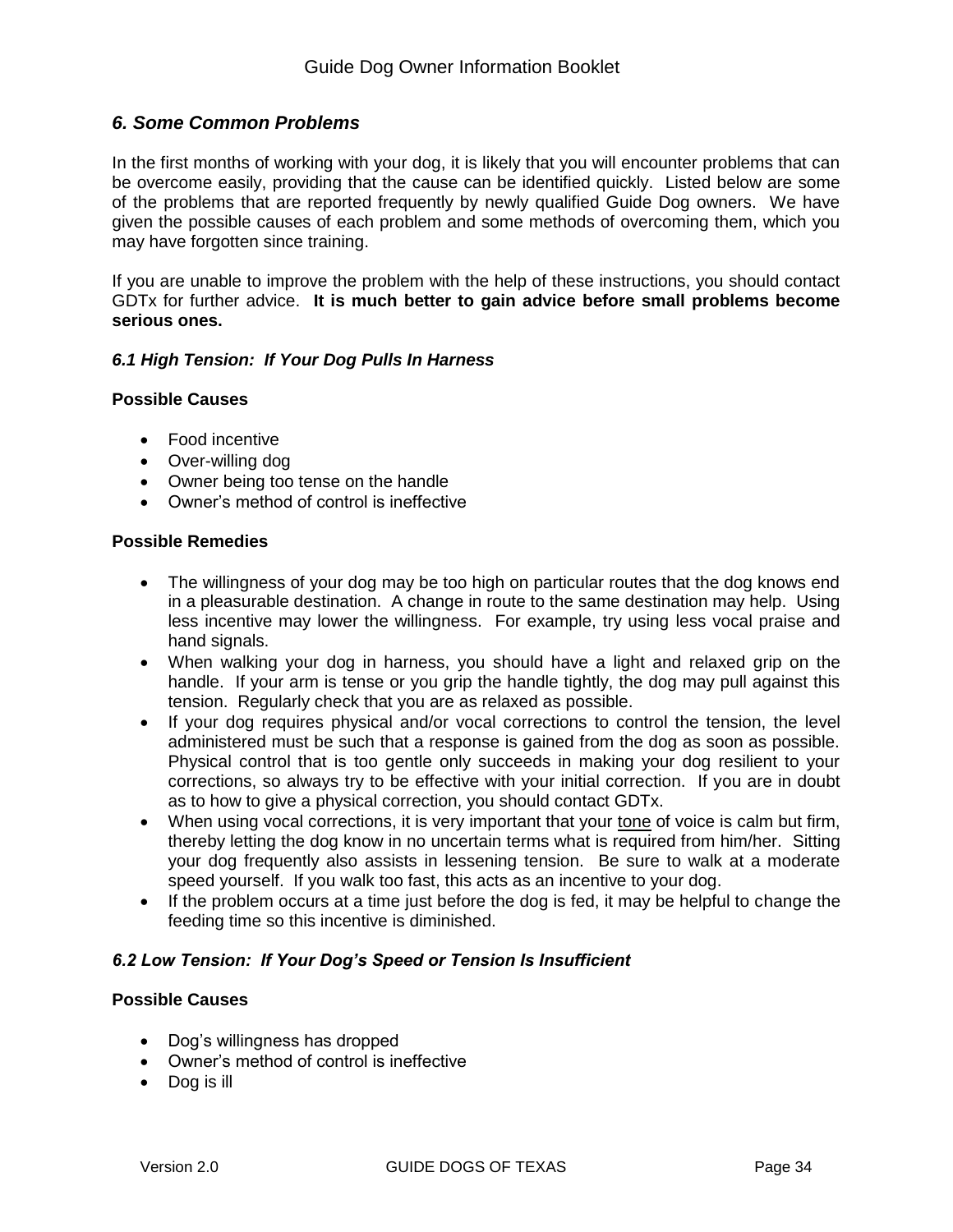## **Possible Remedies**

- If this problem presents itself suddenly and is out of character with your dog, it is likely that your dog is ill. If in doubt, contact your veterinarian.
- Routes used very frequently or those which have a destination that your dog finds unpleasant or boring, are likely to be the routes where the willingness drops. A change of route or destination may create added interest for the dog, especially if a free run can be included.

When you reach your destination, be sure to give your dog plenty of praise so that he/she associates that destination with pleasure. Other people at the destination may be asked to help by making the dog welcome there. When covering such routes, be sure to give your dog as much incentive as possible in the form of vocal and physical praise.

#### *6.3 Scavenging When Working*

### **Possible Causes**

- Insufficient control
- Inconsistent control
- Lack of awareness

#### **Possible Remedies**

- Scavenging is a serious problem. It results in poor concentration, often in areas where good concentration is needed most. If you suspect that your dog is stopping, deviating from your usual route, or lowering his/her head to pick up rubbish, correct immediately using a physical check on the handle as well as vocal commands such as, "No! Leave it!"
- Never give your dog the benefit of the doubt as far as scavenging or other distractions are concerned. Correct on the smallest suspicion of a misdemeanor. If your assessment of the situation was correct, you have checked the development of a potentially major problem. If you were wrong, the dog does not bear you a grudge, providing you remember to balance your corrections with praise.
- In an area which you know is badly strewn with food and rubbish, it may be wise to keep your lead loosely held in your right hand. In this way, you are able to give a firm, instant leash correction for any attempts to scavenge.
- If your dog succeeds in picking up food, you must stop immediately, correct him/her vocally using a firm tone of voice, and remove the food from his/her mouth.
- If scavenging appears to be worsening, you must contact GDTx immediately so that an aftercare visit can be arranged.

#### *6.4 Food Refusal Training*

If your dog steals food in the home or scrounges for tidbits, firm corrective measures should be taken. Such training usually necessitates setting "traps" and gaining the assistance of a sighted friend or member of the family. First, always remember that prevention is better than cure and your dog should never be allowed the chance to steal or scrounge for food. Food left close to the edge of the table is a great temptation for any unsupervised dog!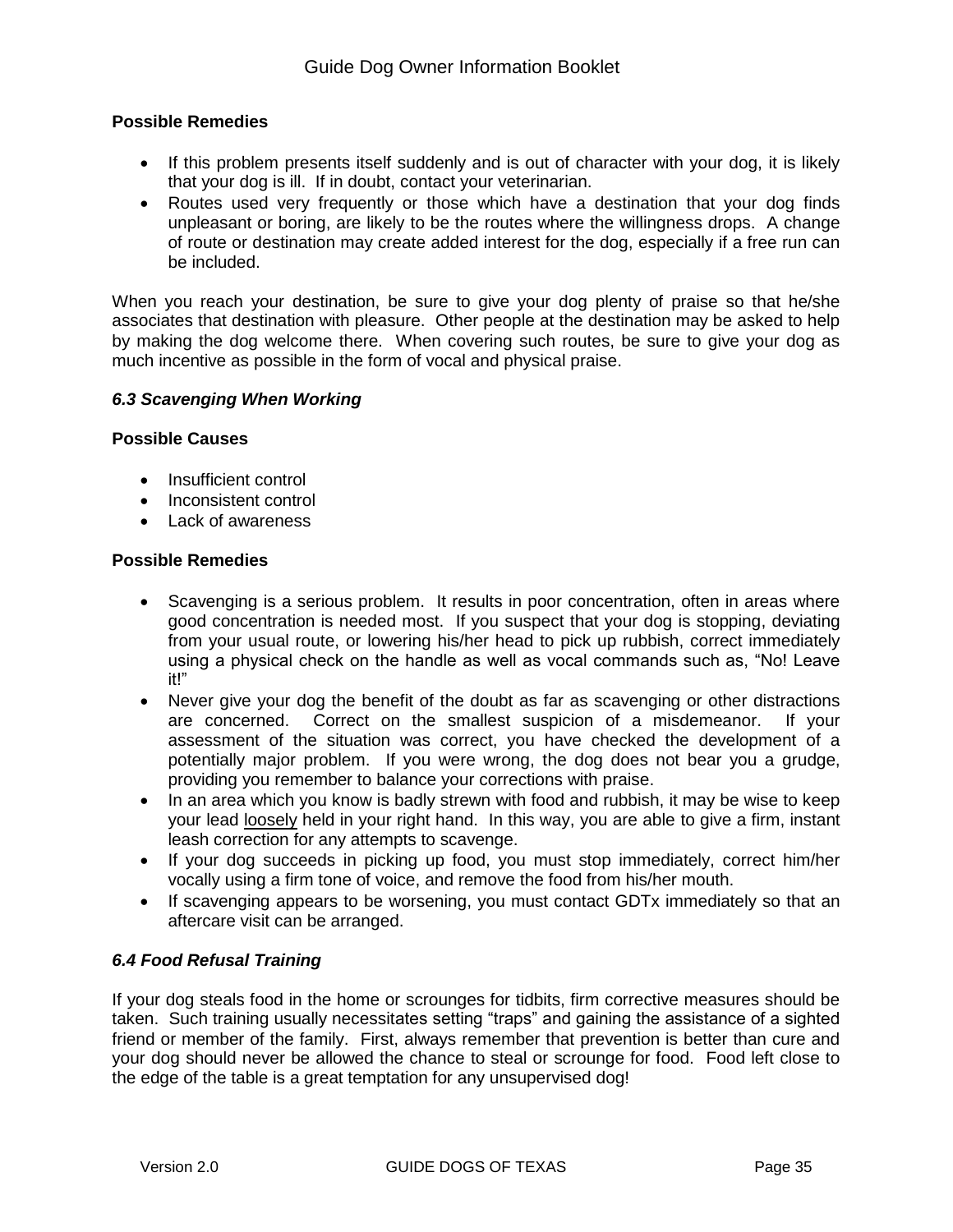## **Thief**

There are two basic problems to be overcome. The first is the thief. Begin by placing a plate of food (cookies, perhaps) on a low table or chair in your lounge. Bring your dog into the room on the lead and make him/her lie down near the food. If he/she makes any attempt to sniff the plate, correct him/her firmly with the check chain and with your voice – "No! Leave it!"

Do this for several sessions – until your dog shows no interest in the food – before allowing him/her off the lead. If he/she is tempted to take advantage of his/her newfound freedom, use a very firm voice to discourage him/her. If necessary, return to leash-controlled situations and start the training again.

#### **Beggar**

The second type of problem dog is the beggar. A dog that begs for tidbits is quite likely to receive them, whereas one that ignores such temptations will probably not.

The result of this behavior is the increased likelihood of both obesity and unfavorable responses from members of the public who do not wish to be drooled upon by a dog. Once established, begging is a difficult but not impossible habit to break.

Education of the human offenders should be the starting point. It is necessary to set up "traps" with the help of friends or relatives. The procedure is quite straightforward but, as with any other form of control, it is important that it is applied with due regard to the sensitivity of each individual dog. Quite simply, you begin with your dog on the lead, sitting or lying down quietly beside you. Your assistant then offers your dog a biscuit or similar item of food, making sure that it remains just out of reach of your dog's mouth.

As soon as your dog makes a move towards the "bait", apply both vocal and physical corrections, as outlined above. You need to be very firm initially. Repeat this exercise daily, preferably using different times, locations, and assistants, so your dog does not learn to refuse food only in certain situations but rather develops a general awareness of how to behave in the event of temptation from any source.

#### *6.5 Anticipation*

When your dog uses his/her initiative and performs a task without being given a command to do so, he/she is anticipating. Anticipation is acceptable providing it is under control. If unchecked, anticipation results in the dog dictating to you and taking short cuts that can be an inconvenience at the least and a serious hazard at worst. Discretion is required in your assessment of just how far from "the book" you should allow your dog to go. Dogs vary in their degree of initiative and, while some seldom use it, others most certainly will.

Experience has shown that the most efficient and problem-free Guide Dog Units are those who adhere absolutely to the instruction given and the principles laid down while training at GDTx. In view of this, you are advised to continue to work strictly in "straight lines", executing proper turns at junctions and generally preventing your dog from taking action before or without being given a command.

Anticipation may be permitted when your dog's help is needed in order for you to find a particular place – for example, an entrance to a shop. This advice applies equally to new Guide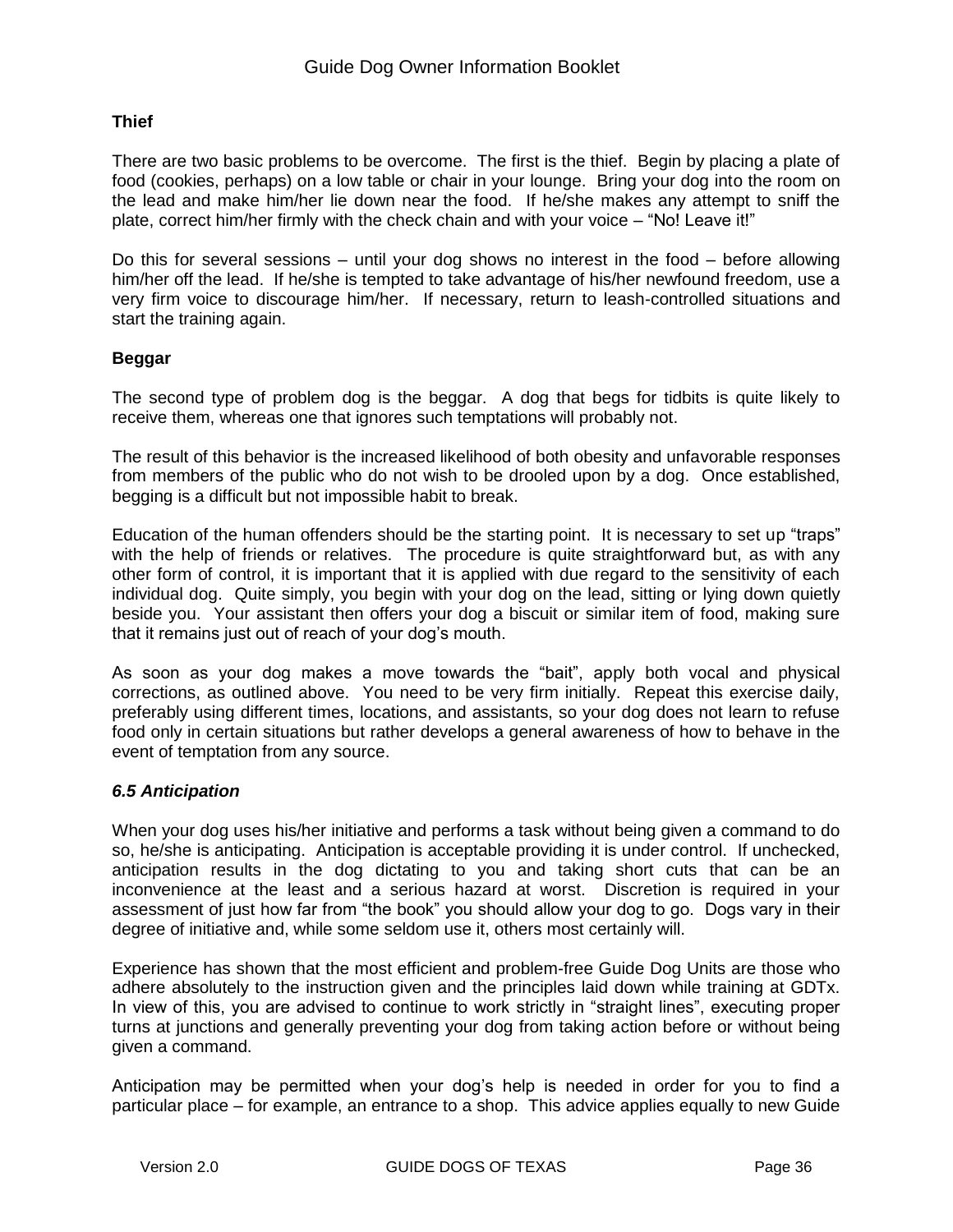Dog owners and replacements as, in both cases, the dogs are new and need the security of formal work until they are established and confident. In this way, you remain in control and won't experience the frequent battles of will which occur all too often between owners and dogs whose initiative has become self-indulgence and willfulness.

## *6.6 Right Shoulder Work: If You Receive Brushes or Bumps When Working Your Dog*

### **Possible Causes**

- Dog's right shoulder work needs reinforcing
- Owner's speed is too fast
- Owner's following is poor

#### **Possible Remedies**

- When you receive a brush or bump, you must stop and tap the obstacle if possible. Then correct your dog by saying his/her name followed by a physical correction with the handle, combined with the vocal command, "Over". These corrections must be sufficient to make your dog look around and see what happened. By using this method, you reinforce your dog's right shoulder work. Even if you are in doubt as to whether or not your dog is at fault, it is better to presume that your dog was and so correct him/her for his/her mistake.
- Never hit the dog with your hand or push him/her over with your knee as a form of correction. Keep the volume of your voice as low as possible, even though you need to try to sound cross. It is important to avoid criticism from members of the public. Always remember to balance your corrections with plenty of praise.
- When entering areas in which you regularly receive brushes and bumps, slow down, ensure that you are relaxed and walking in the correct position, and do not fall behind your dog. Follow your dog as carefully as you can and do not allow a gap to open up between the two of you. If you find this difficult, you are probably going too fast.

If you continue to receive bumps, contact GDTx for advice.

## *6.7 Off Curb Work: If Your Dog Does Not Return Quickly to the Curb When Negotiating Off-curb Obstacles*

#### **Possible Causes**

- Obstacle is too difficult for the dog to cope with
- Owner's positioning is wrong
- Owner's use of voice and hand signals is ineffective
- Owner's speed is excessive

#### **Possible Remedies**

 When meeting an off-curb obstacle for the first time, it is advisable to gain sighted assistance in negotiating the obstacle and thereby determine whether or not you and your dog can safely cope when the same obstacle is met again. This is especially important if the obstacle is situated on a busy road where you may be in danger from traffic by leaving the curb.